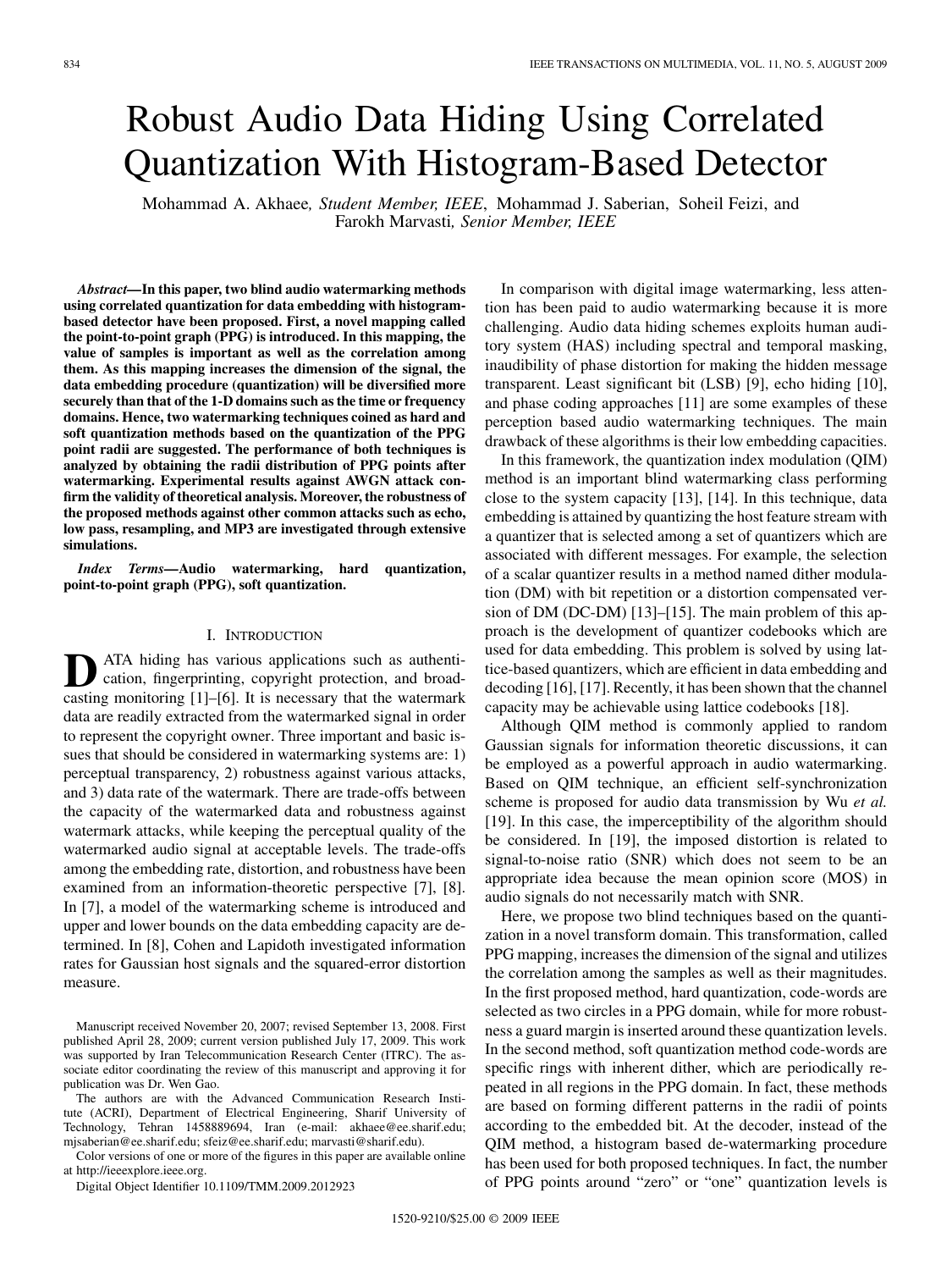counted and the detection is performed by comparing the histogram around these levels. Simulation results and analytical discussion demonstrate that these kinds of code-words and decoders yield better performance in comparison with some recent improved version of the QIM methods reported so far.

The rest of the paper is organized as follows: In Section II, major characteristics of the PPG mapping and the quantization in this domain are introduced. Two novel methods, hard and soft quantization, are presented in Section III; while error probabilities of these methods are calculated in Section IV. The robustness of the suggested techniques against various common attacks is evaluated by simulations in Section V. Finally, Section VI concludes the paper.

## II. POINT-TO-POINT GRAPH (PPG) MAPPING

This mapping is based on putting  $N$  samples of the signal together in a specific order to convert a 1-D signal to an  $n$ -dimensional counterpart. For example, for the case of  $n = 2$ , this mapping is such that sample one and sample  $k + 1$ , sample two and sample  $k+2, \ldots$ , sample k and sample 2k are taken as pairs. This process is performed on the following sets of  $2k$  samples as well, where  $k$  is the index of the PPG mapping. Using this method, a 1-D signal can be converted to a 2-D one. It is worthwhile to mention that the index,  $k$ , of the PPG mapping can be chosen arbitrarily depending on the desired characteristics. For example, in the case of small  $k$ 's, because of the strong correlation between samples, two components of each PPG point is close to each other and thus, the PPG points form an elliptical curve about the inclination line with 45. This distribution along this line is related by its inherent low-pass property. On the other hand, choosing larger values of  $k$  results in more dispersion in the PPG points due to decreased correlation among the samples. In an extreme case, when  $k$  tends to infinity, two components of each point will be uncorrelated and therefore, they form a rough circle instead of an ellipse.

For convenience, we will use the notation  $PPG (n, k)$ , in which  $n$  is the dimension of the domain and  $k$  is the PPG mapping index. Furthermore, in this paper we only concentrate on the 2-D case of  $n = 2$  where by convention  $PPG(k) = PPG(2, k)$ . In the following, the basic concepts of data embedding in this domain will be explained.

#### *A. Quantization in the PPG Mapping Domain*

Quantization in the PPG mapping domain can be performed on both radius and angle. However, in this paper, in order to have better performance, we just quantize the radii of PPG points while keeping their angles intact. Quantization levels are concentric equidistant circles. In order to quantize the points, each point is scaled in the direction of the line which connects it to the origin, either upward or downward depending on the embedded bit.

Quantization of the radii of PPG points has three major advantages. 1) More transparency in the time domain, 2) more robustness against lowpass attacks such as filtering and resampling, and 3) higher resistance in noisy environments. These three advantages are further discussed in the following.

1) Quantization in the PPG domain produces correlated noise on the components of each point. In other words, it creates



Fig. 1. Time domain shape of a signal with 400 samples for (a)  $k = 1$  and (b)  $k = 10$ .



Fig. 2. Decision making region of two samples when (a) they are separately quantized and (b) the PPG radius is quantized. The circle is the effect of noise with a variance of  $3\sigma^2$ .

specific patterns in the distribution of PPG points which can be utilized in the de-watermarking procedure. By adjusting the PPG mapping index, the time domain traces of quantization can be controlled. For example, as illustrated in Fig. 1, for  $k = 1$ , adjacent samples are quantized similarly and therefore has a great impact on the time domain shape, whereas, for  $k = 10$ , this effect is absolutely transparent in the time domain, guaranteeing the security of the watermarking process.

- 2) Radii quantization imposes lowpass distortion on the watermarked signal. In other words, the hidden data are inserted in the low-frequency components of the host signal without producing disturbing high frequency components. As an extreme example, when the host signal is multiplied by a real factor, its bandwidth does not change. In such a case, just the radii of PPG points are multiplied by that factor and their angles remain unchanged. Therefore, because of the low-frequency characteristic of the hidden data, it is robust against lowpass attacks.
- 3) In order to describe better robustness against AWGN, we compare quantization in the 1-D and 2-D domains when the radius is just quantized. To have a fair comparison, the bit rate and distortion in both cases must be equal. Thus, we duplicate the same watermark data bit in the 1-D case and the quantization distance  $\Delta$  is kept the same for both cases. Since the watermark distortion should not be noticeable, the value of  $\Delta$  is kept small; this results in uniform distribution for the PPG points. Therefore, the overall distortion (variance) of both quantizations will be  $\Delta^2/12$ . Fig. 2(a) demonstrates the decision making region for quantization in the 1-D case while Fig. 2(b) shows the decision making region in the 2-D domain for the radius only quantization.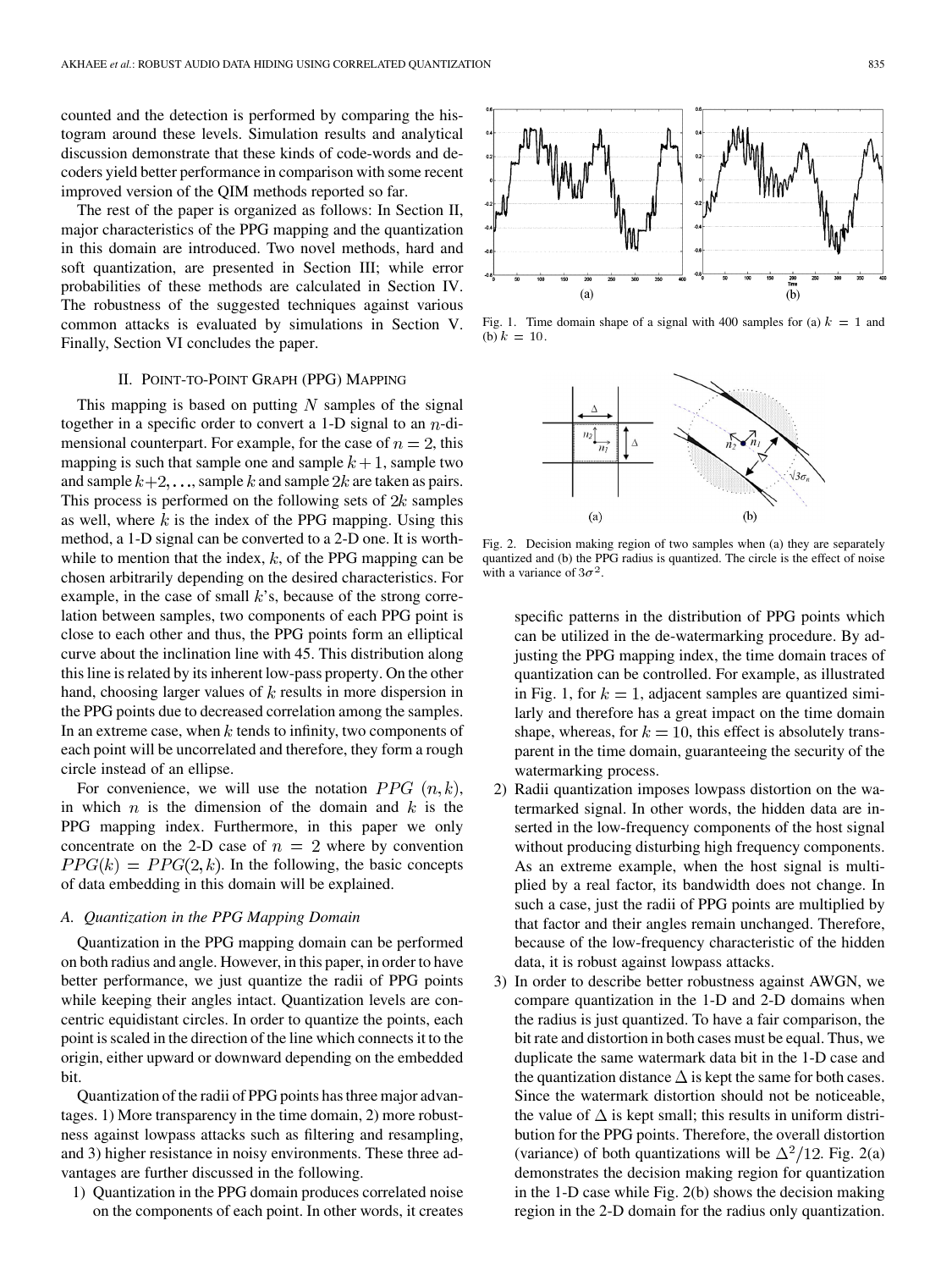

Fig. 3. Block diagram of the watermark embedding using the PPG mapping.

In the presence of noise, according to Fig. 2, error occurs when a typical point stands outside its corresponding square region as in Fig. 2(a), or outside its corresponding ring as in Fig. 2(b).

Since the noise is assumed to be Gaussian with zero mean and variance  $\sigma^2$  and it is independent in both directions, according to [20], the probability of error, for the 1-D case, can be written as

$$
P_{e\text{-}1-D} = 1 - \left(1 - Q\left(\frac{\Delta}{2\sigma}\right)\right)^2\tag{1}
$$

where  $Q(\alpha)=1/2\pi\int_{\alpha}^{\infty}e^{-u^{2}/2}du$  is the error function.

In the 2-D case, the problem is more sophisticated than the 1-D case because the tangential noise component,  $n_2$ , affects the error less than the one in radial direction especially when the quantization levels have large distances from the origin. In Fig. 2(b), the effect of noise with a variance of  $3\sigma^2$  is depicted with a circle. With a high probability, the error region is inside the noise circle and outside the ring. These regions are shown with dots. The tangents of the quantization levels are also shown. We assume black filling regions have the same area and this is the only approximation we have used. As a consequence, the region of interest that produces correct decisions is between these two parallel tangents. In this case, the tangential noise component,  $n_2$ , does not cause error and the probability of error, similar to [20], can be written as

$$
P_{e,2-D} = 1 - \left(1 - Q\left(\frac{\Delta}{2\sigma}\right)\right). \tag{2}
$$

As we can see from (1) and (2), the probability of error is smaller in the 2-D case because the tangential noise component has been eliminated.

## III. PROPOSED METHODS

In this section, we introduce the idea of blind quantization based watermarking method in the PPG transform domain. Then, by using this idea in two special cases, two novel watermarking algorithms are suggested. First of all, in order to have more transparency, just low-pass components of the input audio signal are extracted and watermarked while its high-pass components are kept intact. To remove the high-pass components of the quantization process, we filter the quantized signal with a similar low-pass filter and then add the high-pass components of the original signal to obtain the watermarked audio signal. The block diagram of the data embedding algorithm is demonstrated in Fig. 3. In the de-watermarking process, first the watermarked audio is passed through the low-pass filter and then the data extracting algorithm is performed. This procedure makes the watermarking algorithm more robust against lowpass attacks including resampling, MP3, and filtering.

#### *A. Blind Quantization Watermarking Approach*

Here, the problem of blind watermarking techniques based on quantization is investigated. A typical watermarking method can be expressed in the following manner.

Assume  $S = (s_1, s_2, \ldots, s_n), s_i \in X$  and  $Q =$  $\{q_1, q_2, \ldots, q_M\}$  to be the input signal and its quantization levels, respectively. Also  $m = 0$ , 1 is the message bit. Define functions  $L_m(s)$ :  $X \to Q$  which map a specific sample  $s$  to a quantization  $q$  level according to the message bit. One conventional example of  $L(s)$  assigns the nearest quantization level to the input sample. Moreover, consider functions  $f_m(s,q) : X \times Q \to X$ , which can be applied to the input signal during the watermarking procedure.

In the quantization based watermarking process, for a typical sample  $s_i$ , the watermarked sample  $s'_i$  is achieved in the following manner:

$$
P_m(s_i) = s_i' = f_m(s_i, L_m(s_i))
$$
\n(3)

where  $P_m$  represents the process of embedding bit  $m$ .

Since the process should be blind and inaudible, we look for the functions  $f_m$  and  $L_m$  to satisfy the following requirements.

- 1) In the absence of the original signal, the algorithm should be able to recognize whether the processes  $P_0$  or  $P_1$  is applied to the host signal  $S$ . In fact, the main idea is to design monotone processes ( $P_0$  and  $P_1$ ) in such a way that their corresponding ranges are separated.
- 2) Besides, the distortion imposed on the host signal should be controllable within an acceptable range.

Any set of functions that satisfies these requirements is a solution to this problem. Here, we present a suitable set of functions  $f(.)$  and  $L(.)$  to handle this problem as follows:

 $L_0(s)$ largest quantization level smaller than  $s$ ;

 $L_1(s)$ smallest quantization level greater than  $s$ ;

$$
f_m(s_i, L_m(s_i)) = \frac{s_i + dL_m(s_i)}{d+1} \quad m = 0,1 \tag{4}
$$

where d is a design parameter. Since  $f_0$  and  $f_1$  are convex functions, it can be easily deduced that

$$
L_0(s) \le f_0(s, L_0(s)) \le \frac{L_1(s) + dL_0(s)}{d+1}
$$
  

$$
\frac{L_0(s) + dL_1(s)}{d+1} \le f_1(s, L_1(s)) \le L_1(s).
$$

 $\frac{1}{2}$ 

Thus, the range of the process  $P_0$  is  $[L_0(s), L_1(s) + dL_0(s)/d + 1]$ and the range of  $P_1$ is  $[L_0(s) + dL_1(s)/d + 1, L_1(s)]$ . As discussed earlier, the watermarking algorithm is blind if these intervals do not overlap. Consequently, we should have

$$
\frac{L_1(s) + dL_0(s)}{d+1} \le \frac{L_0(s) + dL_1(s)}{d+1} \Rightarrow d \ge 1.
$$
 (5)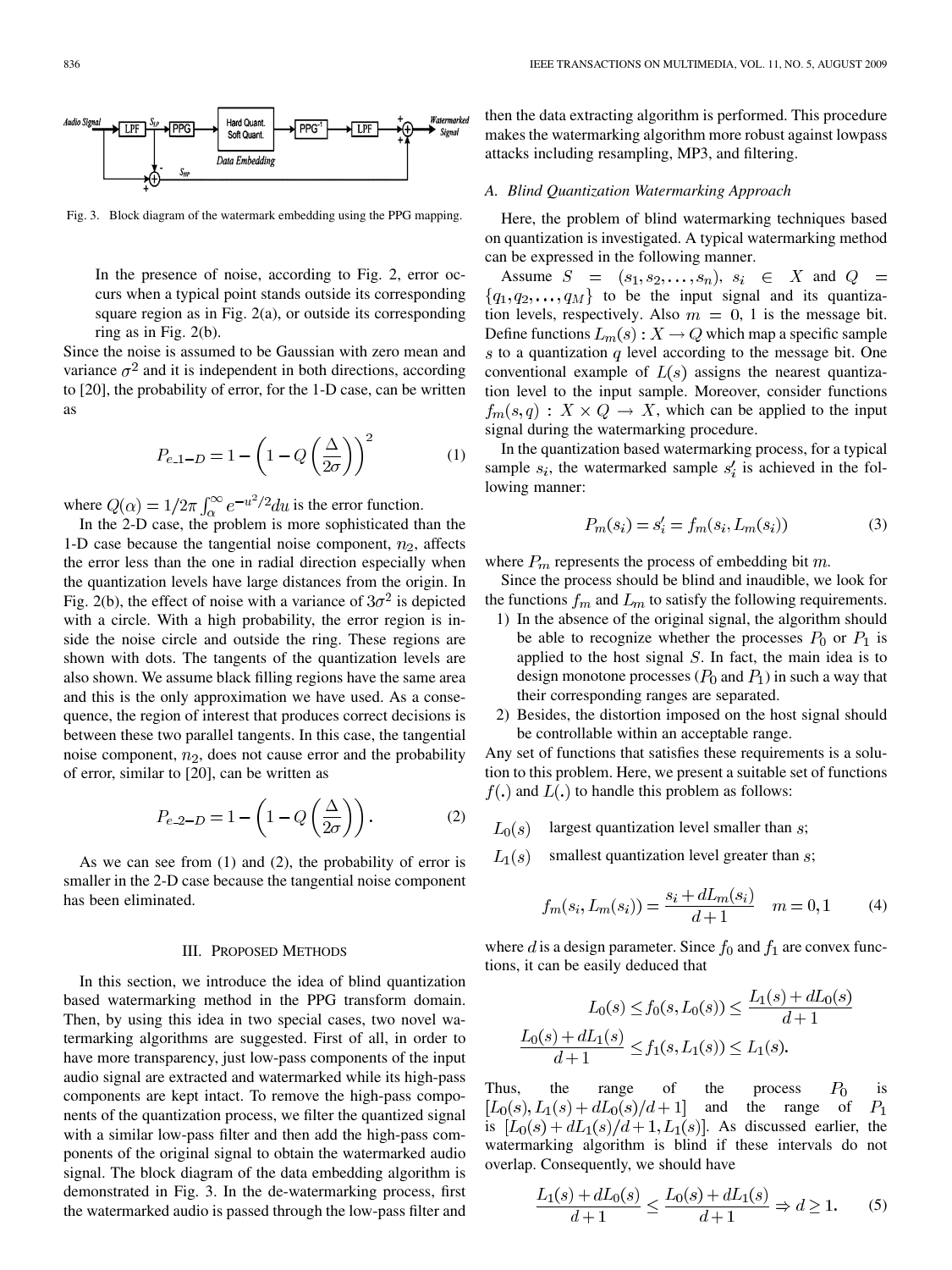## *B. Hard Quantization Method*

As an example of (5), consider there are just two levels for quantization and  $d$  tends to infinity. Thus, the points between these two levels  $q_1$  and  $q_2$  are quantized either to  $q_1$  or  $q_2$ ; this is called the hard quantization method. In practical implementations, it is better to put a guard interval near these two quantization levels for more robustness. Thus, for data embedding, four parameters  $g_1, q_1, q_2$ , and  $g_2$  are selected between zero and  $\sqrt{2}$ (for the case in which both samples have the maximum value of one) depending on the input signal characteristics (such as power) and assuming  $g_1 < q_1 < q_2 < g_2$ . The values of these parameters are set between the encoder and decoder. Then, the PPG points are quantized by the following procedure.

- Step 1) The points with radii less than  $g_1$  are remained unchanged in order to keep the transparency of the watermarking method.
- Step 2) The points with radii between  $g_1$  and  $q_1$  are mapped to a circle with radius  $q_1$  to increase the robustness of the method against noise by developing a guard band for  $q_1$ .
- Step 3) The points between the levels  $q_1$  and  $q_2$  are mapped to level  $q_1$  or  $q_2$  depending on the embedded bit.
- Step 4) The points between  $q_2$  and  $q_2$  levels are mapped to  $g_2$  level to produce a guard band for  $q_2$ .
- Step 5) The points greater than  $g_2$  are kept unchanged.

In the de-watermarking procedure, decision making is based on the number of points close to the levels  $q_1$  and  $q_2$ . In order to decrease the noise effects and obtain more robustness against attacks, the points with radii between  $g_1$  and  $g_2$  are prequantized to the nearest level. Then, by comparing the number of points quantized to levels  $q_1$  and  $q_2$ , the embedded data can be extracted.

The steps of de-watermarking algorithm are explained completely as follows.

- Step 1) The dc component of the signal is eliminated.
- Step 2) The PPG points of each frame are obtained.
- Step 3) Prequantization process is performed on the points between levels  $q_1$  and  $q_2$ .
- Step 4) By comparing the number of points quantized to the levels  $q_1$  and  $q_2$ , the embedded data can be obtained.

It should be mentioned that by adjusting the quantization levels, the robustness of the method and its transparency can be controlled.

### *C. Soft Quantization Method*

This method is obtained by  $(5)$  considering N quantization levels and  $d = 1$ . Thus, assume s is a typical PPG point whose radius R is located between two quantization levels  $q_m$  and  $q_{m+1}$ , and  $q_i, 1 \leq i \leq N$ , are equidistant levels. To embed bits "0" or "1", the point  $s'$  is mapped to the point with radius  $R_0 = (R + q_m)/2$  or  $R_1 = (R + q_{m+1})/2$ , respectively. Since only the radius is quantized, the ranges of zero and one embedding processes are two different adjacent rings which are called *zero rings* and *unity rings*, respectively.

The watermarking procedure is described as follows.

- Step 1) The dc component of the signal is eliminated.
- Step 2) The PPG mapping with index  $k$  is applied in each frame.
- Step 3) To embed bit "0", a typical point with radius R between levels  $q_m$  and  $q_{m+1}$  is mapped to the point and to embed bit "1", it is mapped to the point  $R_1$ .
- Step 4) The inverse of the PPG mapping is applied to the resultant points.

In the de-watermarking process, the number of PPG points in the zero rings is compared with that of the unity rings. It is worthwhile to mention that in addition to less complexity and more robustness, this approach creates less distortion in the host signal and improves its transparency.

#### *D. Synchronization Approach*

Since the quantization is performed in the PPG transform domain, the number of samples and their relations are important for data extraction. Generally, we can use other synchronization techniques such as [21] and [22] to make the proposed techniques robust against de-synchronization attacks. In this framework, we should decrease the payload and instead insert the synchronization code in each frame [19]. Here, we propose a method adapted to our data embedding algorithm which can be used for finding the beginning of the frames. To this aim, suppose the received signal is shifted by  $k_0$  samples. Thus, the frame starting point is lost and the framing process should be modified.

As we know, each frame contains the message bit "0" or "1". Therefore, according to the hidden bit, concentration of PPG points near some specific quantization levels are more than the others. Thus, for a frame in which the bit "0" is hidden, the number of points near the zero rings,  $N_0$ , is by far higher than the number of points close to the unity rings,  $N_1$ . If we denote  $\rho_0 = N_0/N_1$  and  $\rho_1 = N_1/N_0$ , the values of  $\rho_0$  and  $\rho_1$  will be maximized in accordance to the message bit. Hence, we slide a series of frames in a range of samples periodically, and then compute the value of  $\rho_0$  and  $\rho_1$  for each slide number in each frame. Consequently, each frame will introduce a slide value in which  $\rho_0$  or  $\rho_1$  is maximized. The desired slide number is the one presented by most of the frames. It must be noted that this synchronization approach suffers from its high complexity cost; however it can be reduced using wavelet transform and its properties in shifting [19], which is not in the scope of this paper.

## IV. PERFORMANCE ANALYSIS

Consider a typical PPG point,  $(x, y)$ . With AWGN on each component  $(n_1, n_2)$ , with zero mean and variance  $\sigma_n^2$ , the PPG point will change to  $(x+n_1, y+n_2)$ . Therefore, the distribution of its radius  $A = \sqrt{(x + n_1)^2 + (y + n_2)^2}$  is Rician, i.e.,

$$
f_A(A,R) = \frac{A}{\sigma_n^2} e^{-(A^2 + R^2)/2\sigma_n^2} I_0\left(\frac{AR}{\sigma_n^2}\right) U(A) \quad (6)
$$

where  $R = \sqrt{x^2 + y^2}$  and  $I_0$  is the modified Bessel function of the first kind.

In order to analyze the error probability of both methods, the distribution of PPG point radius should be evaluated. As shown in Fig. 4, the distribution is Rayleigh with parameter  $\sigma$  that depends on both the signal energy and the PPG mapping index  $k$ :

$$
f_R(R;k,p_{in}) = \frac{R}{\sigma^2} e^{-R^2/2\sigma^2} U(R). \tag{7}
$$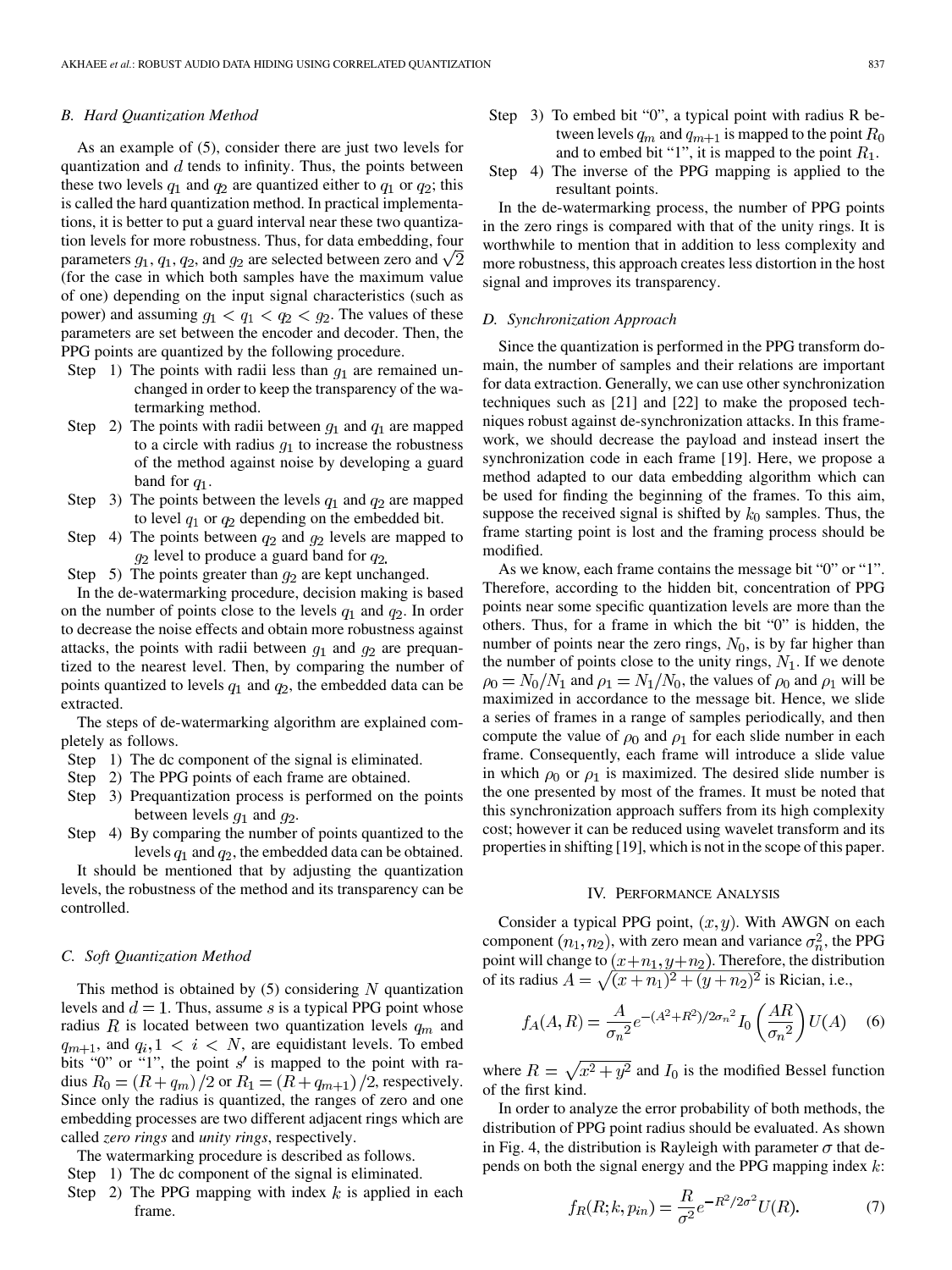

To derive the Rayleigh distribution in (7), the parameter  $\sigma$ should be calculated with respect to k and the input power  $P_{in}$ . To achieve this aim for a specific frame, we fix the input power, and then fit a curve to the PPG point radius histogram for different values of  $k$  using MATLAB software. Fig.  $5(a)$  illustrates the Rayleigh parameter  $\sigma$  versus the PPG mapping index. According to this figure, there is an approximately linear relationship between these two parameters which can be written as

$$
\sigma^2 = -0.0026k + 0.1895. \tag{8}
$$

Similarly, in order to find the relation between the input power and the parameter  $\sigma$ , for a specific k, we fit a curve to the PPG point radius histogram. By using different frames leading to various input powers, according to Fig. 5(b), we can see there is also a nearly linear relationship between these parameters. This relationship can be written as follows:

$$
\sigma^2 = 2.4771P_{in} + 0.0025.
$$
 (9)

Merging (3) and (4), a general relation between these three parameters can be derived as

$$
\sigma^2 = 2.47P_{in} - 0.397k - 0.295P_{in}k + 0.409. \tag{10}
$$

By considering (10), the relation (7) can be rewritten as

$$
f_R(R; k, p_{in})
$$
  
= 
$$
\frac{R}{(2.47P_{in} - 0.397k - .295P_{in}k + 0.409)}
$$
  
\$\times e^{-R^2/2(2.47P\_{in} - 0.397k - .295P\_{in}k + 0.409)}U(R). (11)\$

In the following, we discuss each method separately.

## *A. Error Probability of Hard Quantization*

The decision making in the hard quantization method is based on the number of points close to the levels  $q_1$  and  $q_2$ . However, considering the prequantization technique explained before, it leads to comparing the number of points within  $\left[0, 0, 1\right]$ 



Fig. 5. Rayleigh distribution of PPG points radii versus. (a) PPG mapping index k. (b) Input power  $P_{in}$ .

 $(q_1)/2,(q_1+q_2)/2]$  and  $[(q_1+q_2)/2,(q_2+q_2)/2]$  which were denoted by  $N_0$  and  $N_1$ , respectively.

The probability that a typical point with radius  $R$  is dropped, because of the noise, into  $[(g_1+q_1)/2,(q_1+q_2)/2]$  is

$$
P_{fst-reg}(R) = \int_{(g_1+q_1)/2}^{(q_1+q_2)/2} f_A(A,R)dA
$$
  
= 
$$
\int_{(g_1+q_1)/2}^{(q_1+q_2)/2} \frac{A}{\sigma_n^2} e^{-(A^2+R^2)/2\sigma_n^2}
$$
  

$$
\times I_0 \left(\frac{AR}{\sigma_n^2}\right) dA
$$
 (12)

where  $f(A, R)$  is the Rician distribution given in (6) and R is the radius of a typical PPG point. Then, the average number of points that fall into the first region can be derived as follows:

$$
P_f = E\{P_{fst-reg}(R)\} = \int_0^\infty P_{fst-reg}(R)f_R(R;k,P_{in})dR
$$

where  $f_R(R, k, P_{in})$  is the radius distribution of a typical point. Similarly, for the second region

$$
P_{snd-reg}(R) = \int_{(q_1+q_2)/2}^{(q_2+q_2)/2} f_A(A, R) dA
$$
  
= 
$$
\int_{(q_1+q_2)/2}^{(q_2+q_2)/2} \frac{A}{\sigma_n^2} e^{-(A^2+R^2)/2\sigma_n^2} I_0\left(\frac{AR}{\sigma_n^2}\right) dA
$$
  

$$
P_s = E\{P_{snd-reg}(R)\}
$$
  
= 
$$
\int_0^\infty P_{snd-reg}(R) f_R(R; k, P_{in}) dR.
$$
 (13)

It is worth mentioning that after quantization of the points, according to Fig. 6, the distribution of  $R$  changes to  $f(R; k, P_{in} | m = 1)$  and  $f(R; k, P_{in} | m = 0)$  depending on the embedded bit.

Errors occur in two cases: the first case is when the message bit  $m = 1$  is embedded into the signal and because of the noise, the number of points that fall into the first region is more than that of the second region. Therefore, at the receiver, the bit "0" is detected.

In this case, the probabilities that a point lays in the first region  $f_R(R; k, P_{in} | m = 0)$  or in the second one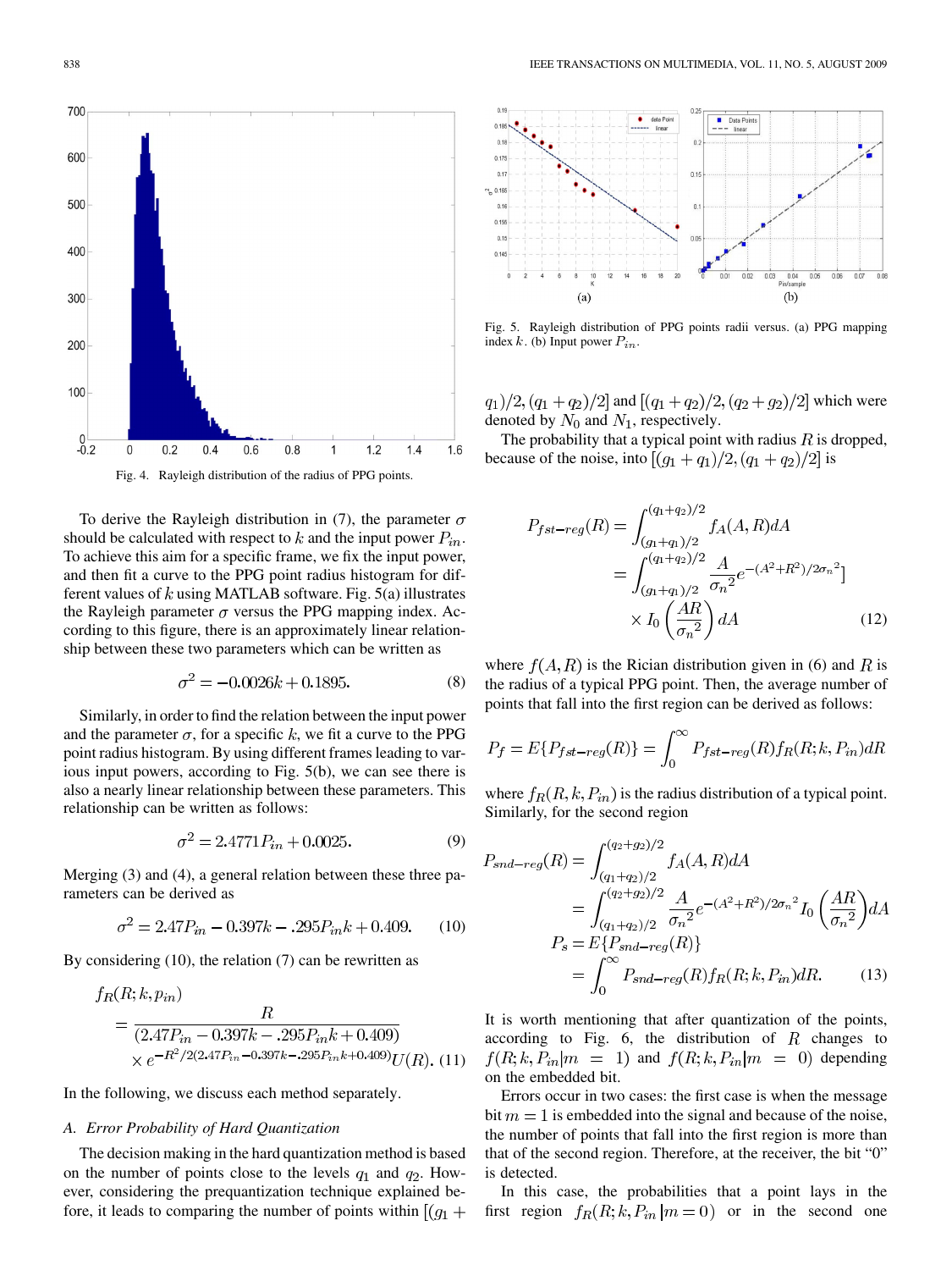

Fig. 6. Histogram of PPG points radius for "0" or "1" message bit embedding. a) Hard quantization and b) soft quantization.

 $f_R(R; k, P_{in} | m = 1)$  when the bit "1" is embedded can be written as

$$
P_{F|1} = E\{P_{fst-reg}(R)\}
$$
  
= 
$$
\int_0^\infty P_{fst-reg}(R)f_R(R;k,P_{in}|m=1)dR
$$
 (14)

$$
P_{S|1} = E\{P_{snd-reg}(R)\}
$$
  
= 
$$
\int_0^\infty P_{snd-reg}(R)f_R(R;k,P_{in}|m=1)dR
$$
 (15)

$$
P_{others|1} = 1 - P_{F|1} - P_{S|1}
$$
 (16)

where  $P_{others|1}$  is the probability that a point lays outside the determined first and second regions for the embeded message "1". Now, we define the parameters  $i_f$ ,  $i_s$ , and  $i_{others}$  that represent the number of points located in the first, second and other regions, respectively. When bit "1" is embedded, since  $i_f > i_s$ , we have

$$
P_{e|m=1} = \sum_{i_{others}=0}^{N} {N \choose i_{others}, i_f, i_s}
$$

$$
\times (P_{others|1})^{i_{others}} (P_{F|1})^{i_f} (P_{S|1})^{i_s}
$$
subject to: 
$$
\begin{cases} i_{others} + i_f + i_s = N \\ i_f > i_s. \end{cases}
$$
 (17)

Similarly, the error probability for "0" embedding case can be written as

$$
P_{e|m=0} = \sum_{i_{others}=0}^{N} {N \choose i_{others}, i_f, i_s}
$$
  
×  $(P_{others|0})^{i_{others}} (P_{F|0})^{i_f} (P_{S|0})^{i_s}$   
subject to : 
$$
\begin{cases} i_{others} + i_f + i_s = N \\ i_f < i_s \end{cases}
$$
 (18)

where  $P_{F|0}$  and  $P_{S|0}$  are similarly calculated using  $f_R(R; k, P_{in} | m = 0)$  instead of  $f_R(R; k, P_{in} | m = 1)$ . Thus, the total error probability can be derived as follows:

$$
P_e = \frac{1}{2}(P_{e|m=0} + P_{e|m=1}).
$$
\n(19)

## *B. Error Probability of Soft Quantization Method*

In the soft quantization method, if  $q_i$  and  $q_{i+1}$  are two adjacent quantization levels, the number of points within  $[q_i, (q_i +$  $(q_{i+1})/2$ ,  $N_0$ , and  $[(q_i+q_{i+1})/2, q_{i+1}]$ ,  $N_1$ , for all valid i's, are important at the decoder. In other words, if  $N_0 > N_1$ , the embedded message bit is assumed to be "0", whereas, if  $N_1 > N_0$ , it is assumed to be "1". Similar to the hard quantization method, the  $N_0$  and  $N_1$  can be derived as follows, if  $P_{Zero\, Ring}$  is the probability that a typical point with radius R in the PPG domain is located in a zero ring and  $P_{Unit\_Ring}$  is its counterpart when the bit "0" is embedded, then

$$
P_{Zero\text{-}Ring}(R) = \sum_{k=1}^{M-1} \int_{q_k}^{q_k + \gamma} f_A(A, R) dA
$$

$$
= \sum_{k=1}^{M-1} \int_{q_k}^{q_k + \gamma} \frac{A}{\sigma_n^2} e^{-(A^2 + R^2)/2\sigma_n^2}
$$

$$
\times I_0 \left(\frac{AR}{\sigma_n^2}\right) dA \qquad (20)
$$

$$
P_{\text{max}} = P_{\text{max}}(R) = \sum_{k=1}^{M} \int_{q_k}^{q_k} f_A(A, R) dA
$$

$$
P_{Unity\text{-}Ring}(R) = \sum_{k=2}^{N} \int_{q_k - \gamma}^{q_k} f_A(A, R) dA
$$

$$
= \sum_{k=2}^{M} \int_{q_k - \gamma}^{q_k} \frac{A}{\sigma_n^2} e^{-(A^2 + R^2)/2\sigma_n^2}
$$

$$
\times I_0 \left(\frac{AR}{\sigma_n^2}\right) dA \tag{21}
$$

where  $\gamma = (q_1 - q_2)/2$ . Thus, the average probability that a point lies in either zero or unity rings given the embedded message "1" can be calculated as follows:

$$
P_{Z|1} = E\{P_{Zero\_Ring}\}
$$
  
= 
$$
\int_0^\infty P_{Zero\_Ring} f_R(R, k, p_{in} | m = 1) dR
$$
 (22)  

$$
P_{U|1} = E\{P_{Unity\_Ring}\}
$$
  
= 
$$
\int_0^\infty P_{Unity\_Ring} f_R(R, k, P_{in} | m = 1) dR
$$
 (23)

$$
P_{others|1} = 1 - P_{Z|1} - P_{U|1}
$$
\n(24)

where  $f_R(R; k, P_{in}|m = 1)$  is the distribution of PPG point radius after embedding "1" and  $P_{others|1}$  represents the probability that the points are located in either the first quantization circle (no region change) or outside the last quantization circle due to noise. Now, similar to the hard quantization method, we define the variables  $i_Z$ ,  $i_U$ , and  $i_{others}$  as the number of points that are in zero rings, unity rings, and the other unchanged regions, respectively. Error occurs when after embedding "1", "0" is detected at the receiver, thus

$$
P_{e|m=1} = \sum_{i_{others}=0}^{N} {N \choose i_{others}, i_Z, i_U}
$$

$$
\times (P_{others|1})^{i_{others}} (P_{Z|1})^{i_Z} (P_{U|1})^{i_U}
$$
subject to: 
$$
\begin{cases} i_{others} + i_Z + i_U = N \\ i_Z > i_U. \end{cases}
$$
 (25)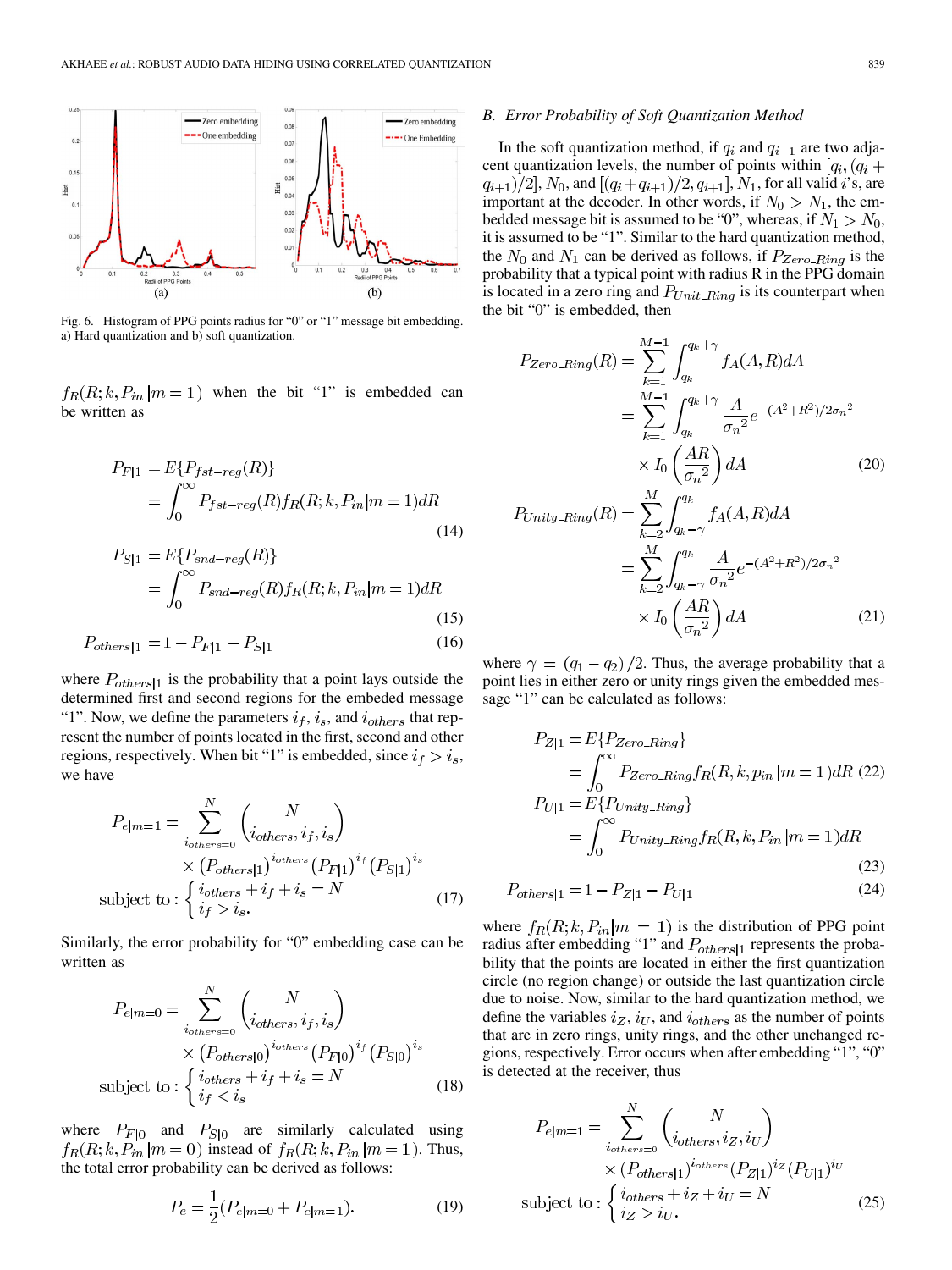In fact, error happens when the number of points in zero rings  $i_Z$ , is greater than  $i_U$  when message "1" is inserted. Similarly, the probability of error when the bit "0" is embedded can be written as

$$
P_{e|m=0} = \sum_{i_{others}=0}^{N} {N \choose i_{others}, i_Z, i_U}
$$

$$
\times (P_{others|0})^{i_{others}} (P_{Z|0})^{i_Z} (P_{U|0})^{i_U}
$$
subject to: 
$$
\begin{cases} i_{others} + i_Z + i_U = N \\ i_U > i_Z \end{cases}
$$
 (26)

where  $P_{Z|0}$  and  $P_{O|0}$  are similarly calculated using  $f_R(R; k, P_{in}|m=0)$  instead of  $f_R(R; k, P_{in}|m=1)$ . Thus, the total error probability can be derived using (19).

#### *C. Difficulties in Analytical Evaluations*

In order to evaluate the above equations numerically, the integration of the Rice PDF  $(12)$ – $(15)$ , and  $(20)$ – $(21)$  should be calculated. However, the growth of the two parts of (6) is at opposite directions, i.e., for small values of the Bessel function, the envelope becomes large and vice versa. Thus, whenever the argument of the Bessel function is large,  $I_0(\cdot)$  cannot be computed easily. Therefore, in this case, we use the following approximation:

$$
I_{\alpha}(x) \approx \frac{1}{\sqrt{2\pi x}} e^x
$$
 if  $x \gg \left| \alpha^2 - \frac{1}{4} \right|$ .

By using this approximation, (6) simplifies to

$$
\frac{A}{\sigma_n^2} e^{-(A^2 + R^2)/2\sigma_n^2} I_0 \left(\frac{AR}{\sigma_n^2}\right)
$$
\n
$$
\approx \frac{A}{\sigma_n^2} e^{-(A^2 + R^2)/2\sigma_n^2} \frac{\sigma_n}{\sqrt{2\pi AR}} e^{AR/\sigma_n^2}
$$
\n
$$
= \frac{1}{\sigma_n} \sqrt{\frac{A}{2\pi R}} e^{-(A - R)^2/2\sigma_n^2}.
$$
\n(27)

Thereafter, by using  $f_R(R, k, p_{in} | m = \{0, 1\})$ ,  $P_{Unity\_Ring}$ and  $P_{Zero\_Ring}$ ,  $P_e$  can be calculated numerically. In addition, for calculation of  $(17)$ – $(18)$  and  $(25)$ – $(26)$ , we need to evaluate  $n!$  which is computationally expensive for large values of  $n$ . However, using Sterling approximation, we get

$$
n! \approx \left(\frac{n}{\pi}\right)^n \cdot \sqrt{2\pi n} \text{ for } n \gg 1.
$$

## V. SIMULATION RESULTS

For simulations, one minute audio signals of various types such as classic, jazz, rock, and vocal with male and female singers are used; the signals are sampled at 44 100 Hz and quantized with 16 bits. The host signal is divided into frames of length 400 for both hard and soft quantization methods. The results are averaged over 50 simulations. In the hard quantization method,  $q_1, q_1, q_2$ , and  $q_2$  are taken as 0.05, 0.15, 0.23, and 0.33, respectively, for acceptable distortion. The number of quantization levels in the soft quantization method is fixed to 15. Here, the synchronization is assumed to be perfect.

Fig. 7(a) demonstrates the bit error rate (BER) of the hard quantization after AWGN attack. As shown in this figure, the method is completely robust for SNRs greater than 25 dB and it



Fig. 7. BER versus SNR for theoretical and experimental simulations for (a) hard quantization and (b) soft quantization.

TABLE I ROBUSTNESS OF THE PROPOSED METHODS AGAINST SOME COMMON ATTACKS

|             | Echo        |             | Requantization | I.P   |      | DC     |
|-------------|-------------|-------------|----------------|-------|------|--------|
|             | 0.5,100msec | 0.2.100msec | $16 - 8$       | 6 kHz | 3kHz | attack |
| Hard quant. | 11%         | 8%          |                | 0     | 10%  |        |
| Soft quant  | 9%          | 6%          |                | 0     | 3%   | 0      |

TABLE II BER(%) OF THE PROPOSED METHODS FOR VARIOUS SAMPLING RATES (HZ)

|             | 44/11/44 | 44/6/44 | 44/4/44 |
|-------------|----------|---------|---------|
| Hard Quant. |          |         | 2.6%    |
| Soft Quant. |          |         |         |

smoothly increases when the SNR decreases. From Fig. 7(b) it is shown that the soft quantization outperforms the hard quantization method when  $SNR > 15$  dB; otherwise, its BER is worse than the other method. For both cases, there is a good similarity between the theoretical and experimental curves which confirms the analytical derivations and approximations in Section IV.

Robustness of the algorithms against various common attacks such as echo, requantization, LP and DC is investigated in Table I. As demonstrated in this table, both techniques do not have high robustness against echo attack. For example, for echo (50%, 100 ms), the BER of both methods are more than 9%, whereas, the soft quantization method works slightly better. Instead, both approaches are completely robust against requantization and dc attacks. As the watermarked message is embedded in low-frequency components (lower than 6 kHz), the proposed methods are robust against LP attack as well. As shown, in most attacks, soft quantization method outperforms the hard quantization one. This can be explained by the fact that, for soft quantization, the code-words are rings instead of circles and thus each sample bears less distortion than that of the hard quantization method. In this case, by considering inaudibility, more quantization levels can be used for data hiding, which results in more robustness against most attacks.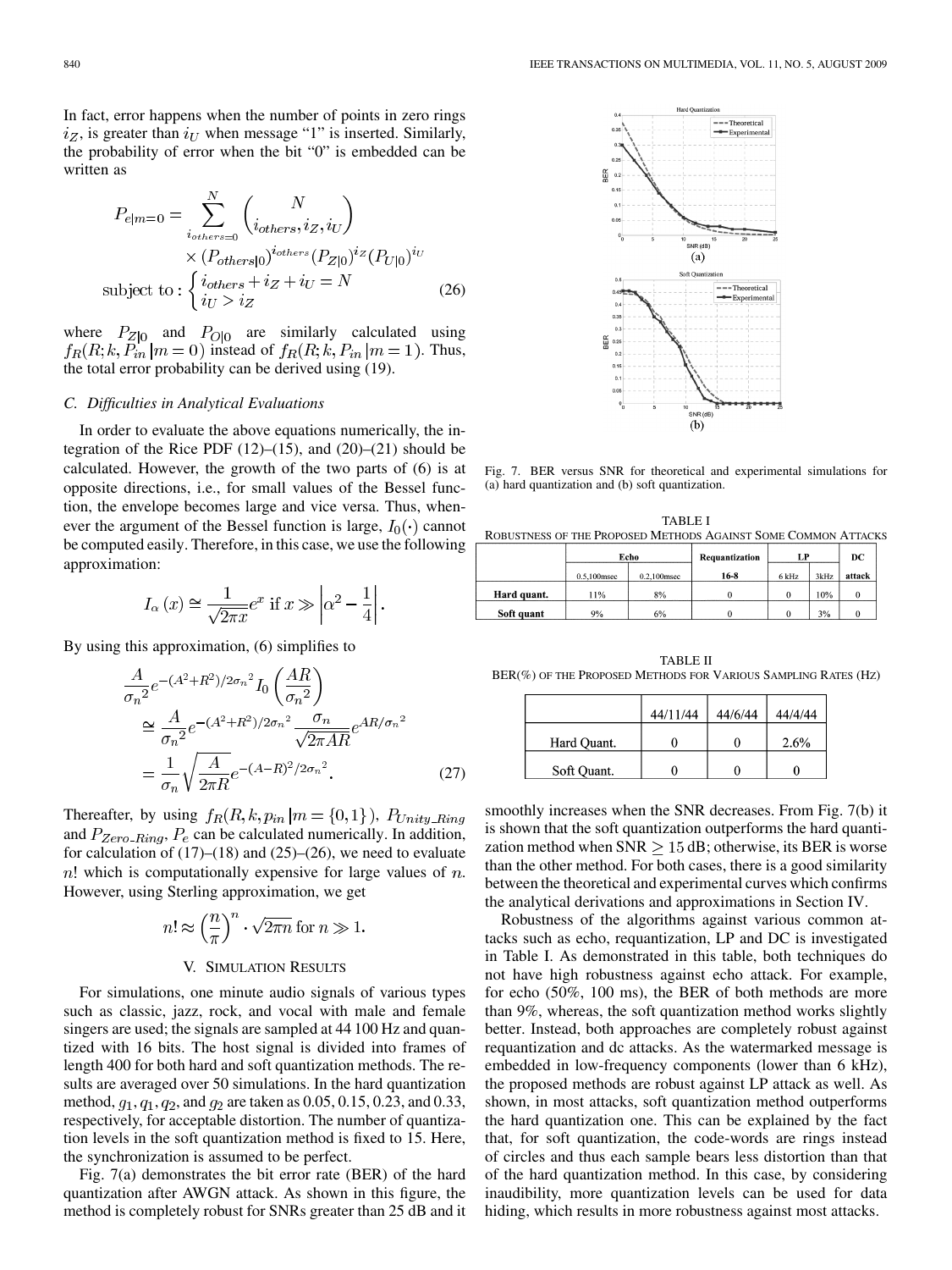TABLE III ROBUSTNESS OF THE TWO METHODS AGAINST VARIOUS ATTACKS USING DIFFERENT PPG INDEX PARAMETER  $k$ 

|                      | Noise $(SNR=25)$ |   |       | LP(3 kHz) |     | Resampling(50%) |   | Echo(100msec,20%) |    |    |    |     |
|----------------------|------------------|---|-------|-----------|-----|-----------------|---|-------------------|----|----|----|-----|
| <b>PPG</b> Index $k$ |                  | 4 | 10    |           | 4   | 10              | 2 | 4                 | 10 |    |    | 10  |
| Hard Quant.          |                  |   | 0     | 15%       | 10% | 4%              | 0 |                   | 0  | 7% | 8% | 12% |
| Soft Ouant.          |                  |   | $1\%$ | 15%       | 3%  | $1\%$           | 0 |                   | 0  | 5% | 6% | 10% |



Fig. 8. Number of multiplicity for different sliding shifts in (a) hard quantization and (b) soft quantization.

The performance of the synchronization method for finding the location of the frame is demonstrated in Fig. 8. The samples of the frames are shifted by 17 and then the synchronization process is applied. In Fig. 8(a) the values of  $\rho_0$  and  $\rho_1$  are depicted for the hard quantization method. The same results are shown in Fig. 8(b) for soft quantization. As we can see, for both cases the maximum value of  $\rho$  is obtained at the 17th shifted sample which confirms the accuracy of the method.

The stability of the algorithms against time scaling and coding attacks is investigated in Fig. 9. Fig. 9(a) depicts the BER of suggested techniques against the time stretching, and Fig. 9(b) demonstrates the robustness of the methods against MP3 attack with various rates. Robustness of the proposed method against resampling is depicted in Table II. This table shows the proposed methods are highly robust against this type of time scaling attack when the scaling factor is known.

In Table III, the sensitivity of the methods against PPG mapping index  $k$ , is investigated. By increasing  $k$ , the BER increases slightly against noise attack. This can be explained by (8) and (10). By increasing  $k$ , the distribution function in (11) tends slightly to right which in turn results in higher BER according to  $(14)$ – $(15)$  and  $(22)$ – $(23)$ . However, since the index k is very small in (8), it does not have significant effect on BER.

For LP attack, increasing  $k$ , we get better performance for all methods. Thus, by choosing  $k$ , there is a trade-off between robustness against various attacks such as echo, noise and LP. In addition, as mentioned in Section IV, the greater  $k$ , the more transparency of the embedded message is in the time domain shape.



Fig. 9. BER versus (a) the time stretching and (b) MP3 attacks with various rates

TABLE IV BER PERFORMANCE COMPARISON FOR DIFFERENT KINDS OF ATTACKS WITH THE TECHNIQUE IN [19]

| Methods     | Payload (bps) | AWGN, 15 dB | Resampling, 44/4/44 | MP3, 64kbps |
|-------------|---------------|-------------|---------------------|-------------|
| [19]        | 172           | 7.5%        | 12.21%              | 4.34%       |
| Hard Quant. | 176           | 8.8%        | 13.1%               | 10.2%       |
| Soft Ouant. | 176           | 3.9%        | 4%                  | 0.06%       |

Finally, Table IV summarizes the watermark detection results against various attacks. The comparative criterion is BER in detection procedure. In this scheme, the bit rate contains both watermarked data and synchronization code. Due to the diversity of data embedding approaches, different audio samples, visibility of the watermarked data, and payload, the comparison is not straightforward. We set the bit rate of the proposed method near the payload presented in [19] and also we calculate the average BER over both light and march music. Thus, we decrease the frame length from 400 to 250. The reason for this comparison is that for both proposed methods and the reported technique in [19], data embedding is performed by quantization; while at the decoder, we use hard decoding instead of quantization for data extraction.

Table V demonstrates the BER of the proposed technique with one of the recently reported techniques introduced by Chen and Wu [23]. We set the frame length of our methods to 400 which is far less than the frame size of their algorithm (4000). The distortion of our data embedding is less than this method too. Nevertheless, the proposed method has outstanding